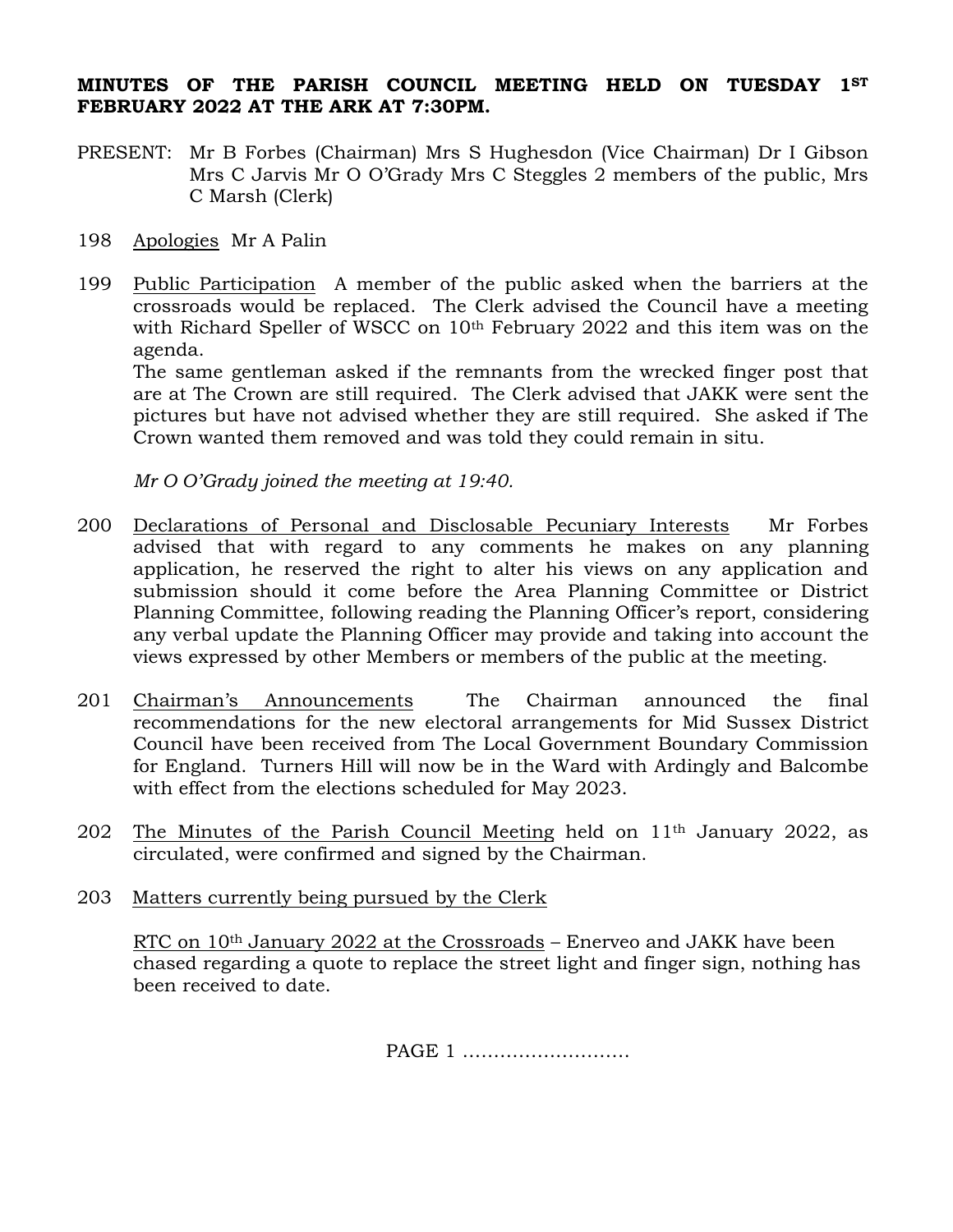Street Lights within Turners Hill – Street lights are slowly being repaired but Enerveo are still taking far too long to carry out the work or reply to enquiries. The Clerk advised that Enerveo's lack of customer service is beginning to reflect badly on the Parish Council and this cannot continue. She has, therefore, contacted a company called Street Lights to discuss their charges for taking over the maintenance. Their website had testimonials and one was from Slaugham Parish Council. The Slaugham Clerk was asked if she still used them and was happy with the service they provided and she gave a glowing reference. Therefore the Clerk will contact the company in question and get prices which she will add to the next agenda.

## 204 Planning Applications

It was RESOLVED that MSDC be informed that:

*The Clerk advised the Chairman that he could suspend the Standing Orders of Turners Hill Parish Council (item 3 – Meetings Generally) in order that Members could ask questions of the representative of the planning application DM/21/3930.*

DM/21/3930 Land adjacent to Ivy Cottages, North Street

The Parish Council have concerns with this planning application and they are:

- They feel the highway access on to this already busy road is dangerous.
- Any access to the new development will need to be created before any construction starts.
- The design of these homes, the Council feels, is against DP26 of the District Plan. They feel the properties should be tile hung which is more in-keeping with the row of cottages.
- They also have concerns over the street scene, these two homes appear to overshadow the nearby homes.

DM/22/0164 6 Jay Walk

The Council will accept what the Tree Officer recommends.

DM/22/0212 Turners Hill Park Country Club, Nightingale Lane

The Council will accept what the Tree Officer recommends, however, one Councillor who has lived on The Park for 16 years said that he has seen many trees removed but has yet to see any replaced. Therefore, the Council would like to see some replacement trees especially when 100 are being taken down and they would like this made a condition of this application.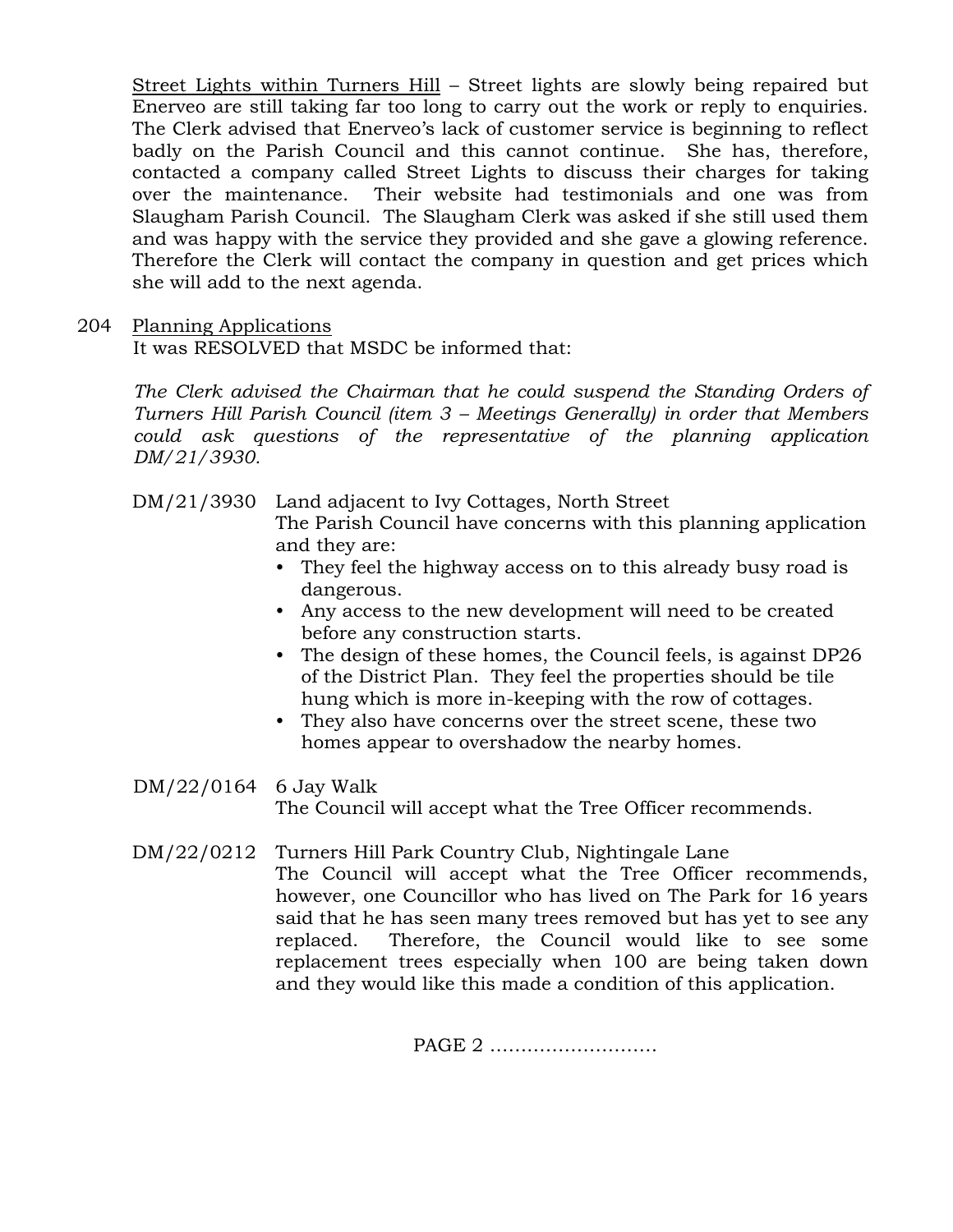## 205 Report on Previous Applications

| DM/21/3818 22 Hill House Close               | Permission            |
|----------------------------------------------|-----------------------|
| DM/21/4118 1 Mount Noddy, Paddockhurst Road  | Permission            |
| DM/21/4123 The Old Hoop Shed, Selsfield Road | Application withdrawn |

- 206 It was RESOLVED that the Annual Parish Assembly will be held on 17th May 2022 at 7:30pm. Various topics for a presentation were put forward and will be followed up.
- 207 Annual Council Meeting It was RESOLVED that the Annual Council Meeting will be held on 3<sup>rd</sup> May 2022 at 7:30pm followed by the monthly meeting.
- 208 Tickets for the South of England Show 2019 It was RESOLVED that the Council will sell the tickets at The Ark on pre-determined days if they are asked by the South of England Agricultural Society.
- 209 Finance Committee Report as circulated, was noted and agreed.
- 210 Celebration of the Queen's Jubilee It was RESOLVED that Mr Forbes would email MDSC's Councillor Belsey regarding a tree being planted in the recreation ground as part of the Queen's Green Canopy because the Clerk has not had a response to the e-mail she sent in October 2021. A celebration at The Ark was suggested for Thursday  $2<sup>nd</sup>$  June 2022. Mrs Hughesdon, Mrs Jarvis, Mr O'Grady and Mrs Steggles made suggestions, therefore, this matter will be added to the March Agenda for further consideration.
- 211 Accounts Due for Payment

It was resolved that:

- 1. The Accounts shown on the schedule as being due for payment be paid and
- 2. The Accounts shown on the schedule as being paid since the meeting held on 11th January 2022, be approved.
- 3. The Accounts schedule was duly signed.

PAGE 3 ………………………